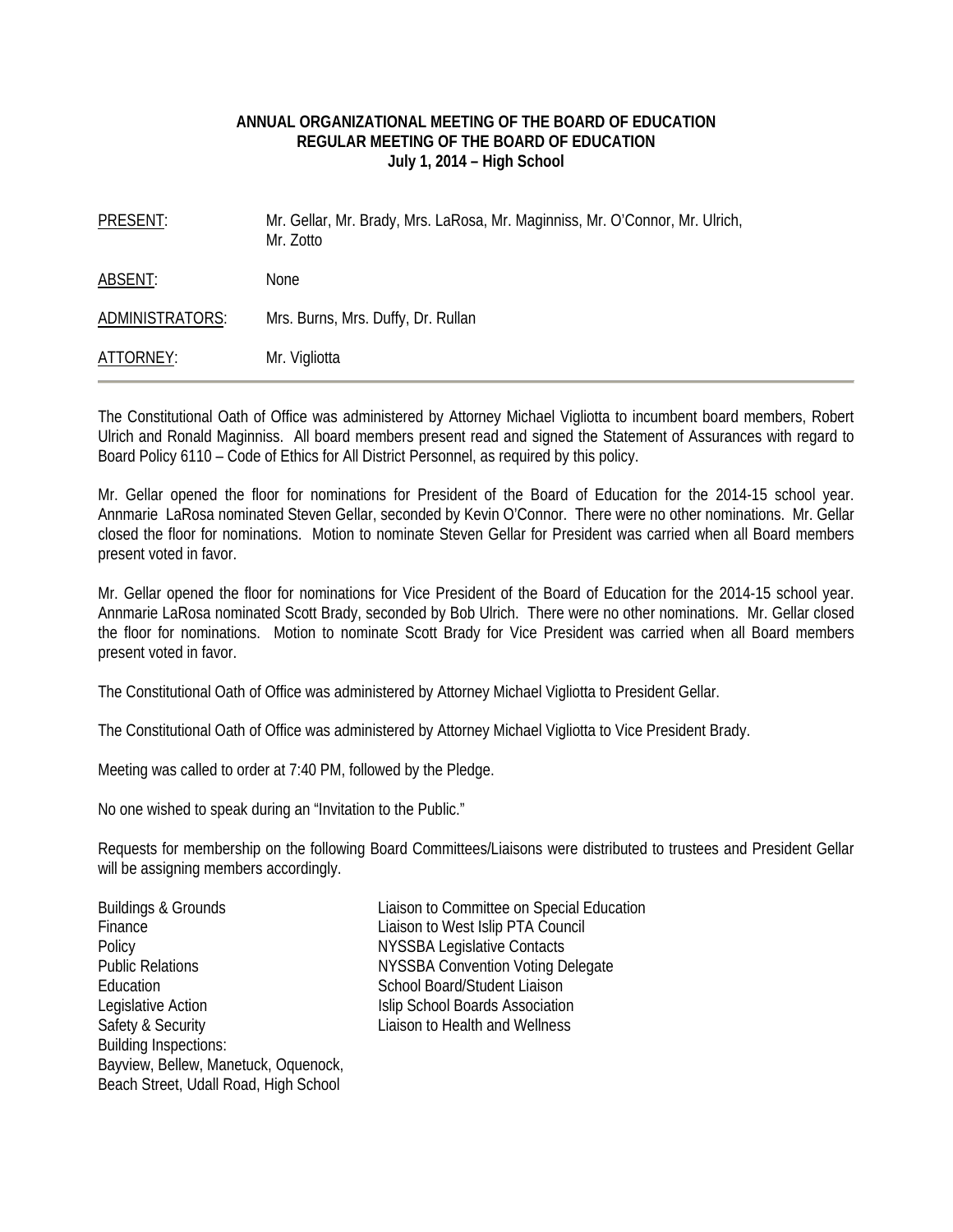Motion was made by Kevin O'Connor, seconded by Mike Zotto, and carried when all Board members present voted in favor to approve appointment of Mary Hock as District Clerk, Patricia Denninger (alternate) for the 2014-2015 school year.

Motion was made by Kevin O'Connor, seconded by Bob Ulrich, and carried when all Board members present voted in favor to approve appointment of June Mellon as District Treasurer and Mary Hock as Deputy Treasurer for the 2014-2015 school year.

Motion was made by Bob Ulrich, seconded by Kevin O'Connor, and carried when all Board members present voted in favor to approve appointment of Board of Registration for the 2014-2015 school year as follows: Anne Kuhlwilm, alternates - Rhonda Rauch, Rosemary Dowling.

Motion was made by Annmarie LaRosa, seconded by Scott Brady, and carried when all Board members present voted in favor to set amount of Treasurer's Bond at \$1,000,000.00 for the 2014-2015 school year.

Motion was made by Kevin O'Connor, seconded by Bob Ulrich, and carried when all Board members present voted in favor to set amount of Internal Claims Auditor's Bond at \$1,000,000.00 for the 2014-2015 school year.

Motion was made by Annmarie LaRosa, seconded by Scott Brady, and carried when all Board members present voted in favor to approve appointment of Patricia Plompen as Internal Claims Auditor for the 2014-2015 school year.

Motion was made by Kevin O'Connor, seconded by Annmarie LaRosa, and carried when all Board members present voted in favor to approve appointment of Robert Nocella as Purchasing Agent for the 2014-2015 school year.

Motion was made by Annmarie LaRosa, seconded by Kevin O'Connor, and carried when all Board members present voted in favor to approve appointment of Deborah Falcon as Deputy Purchasing Agent for the 2014-2015 school year.

Motion was made by Bob Ulrich, seconded by Mike Zotto, and carried when all Board members present voted in favor to approve appointment of Patricia Denninger as Records Access Officer for the 2014-2015 school year.

Motion was made by Bob Ulrich, seconded by Kevin O'Connor, and carried when all Board members present voted in favor to approve appointment of R.S. Abrams as District Auditor for the 2014-2015 school year.

Motion was made by Mike Zotto, seconded by Ron Maginniss, and carried when all Board members present voted in favor to approve appointment of Thomas M. Volz, PLLC as Attorney/Legal Officer for District for the 2014-2015 school year.

Motion was made by Scott Brady, seconded by Kevin O'Connor, and carried when all Board members present voted in favor to approve appointment of Chief/School Physicians for the 2014-2015 school year as follows: Dr. Marc Cimmino, Chief School Physician; Dr. Tracy Onal; Dr. Robert A. Smolarz; Dr. Leonard P. Savino; L. Atkinson, RPA; Dr. Costa Constantatos; Dr. Jorge Montes; Joseph Tommasino, RPA; Dr. Jennifer Mingione; Dr. Ira Woletsky (Pediatrician); Dr. Jack Marzec; Dr. Phil Schrank; Dr. Mark Gudesblatt; Dr. Paul Greenblatt; Dr. Sarita Duchatelier and Dr. Keith Chu Cheong; Emergency Medical Technician Coverage for Athletic Events: Joseph Badala, Michael Delgado, James Faherty, Blaise Gemellaro, Richard Naeder, Kristine Ostrem and Kyle Valentine.

Motion was made by Bob Ulrich, seconded by Annmarie LaRosa, and carried when all Board members present voted in favor to approve Newspapers Designated to Carry Legal Notices for the 2014-2015 school year as follows: *Newsday* and the *Islip Bulletin*.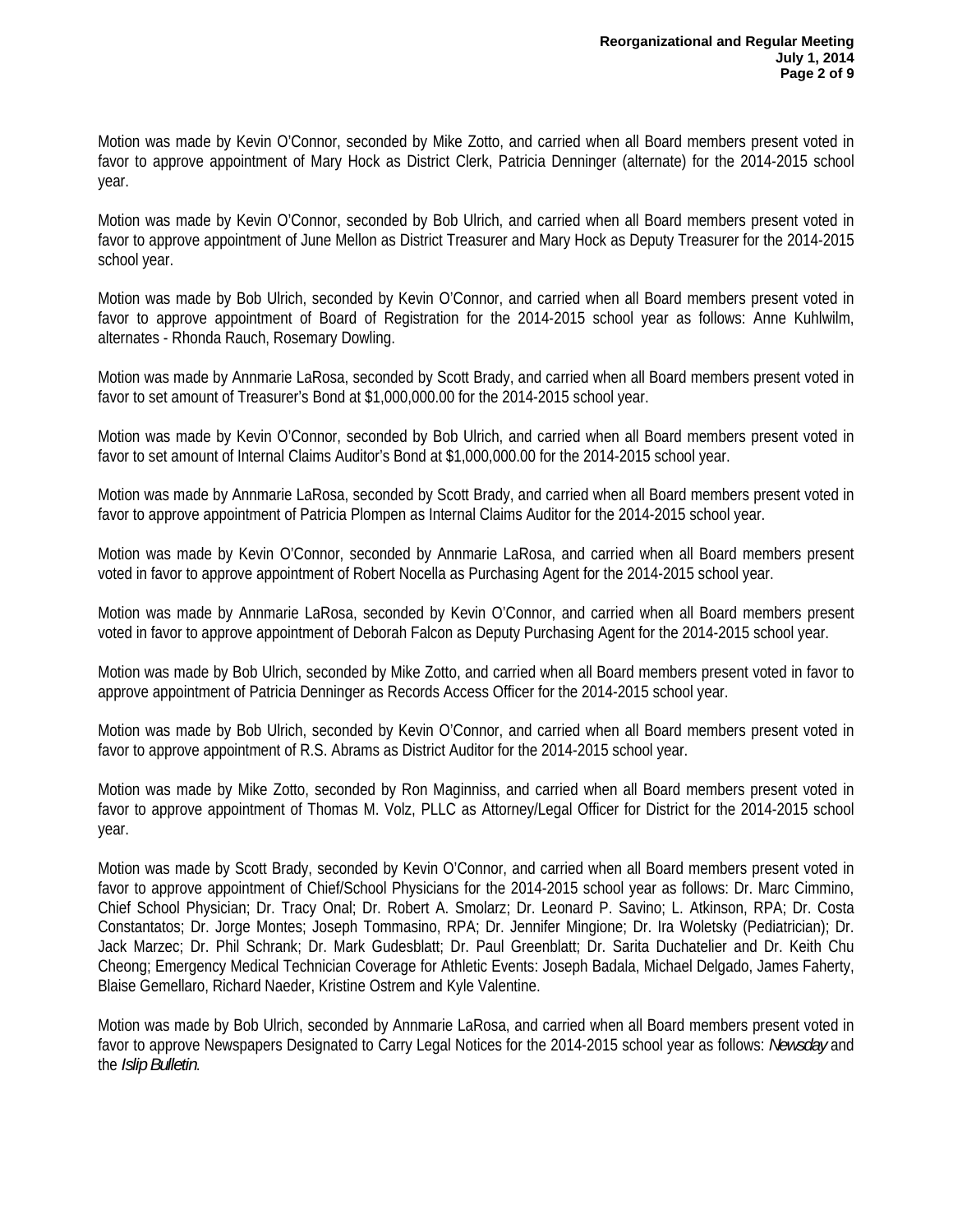Motion was made by Kevin O'Connor, seconded by Annmarie LaRosa, and carried when all Board members present voted in favor to approve Depositories Designated for the 2014-2015 school year as follows: Citibank, J.P. Morgan Chase, Capital One Bank, HSBC, CLASS, TD Bank.

Motion was made by Scott Brady, seconded by Kevin O'Connor, and carried when all Board members present voted in favor to approve appointment of Committee on Special Education and Committee on Pre-School Special Education/Alternates/Secretaries for the 2014-2015 school year (list included in supplemental file).

Motion was made by Mike Zotto, seconded by Bob Ulrich, and carried when all Board members present voted in favor to approve reappointment of District Team – New Compact for Learning for the 2014-2015 school year as follows: Mrs. Luann Dunne, Secretarial Unit; Mr. James Moran, Local 424; Mrs. Lynn Filosa, PTA – High School; Mrs. Irene Siconolfi, PTA – Middle School; Mrs. Kim Librizzi, PTA – Elementary; Student Senate Representative WIHS Student, Student Senate President WIHS**;** Mrs. Bernadette Burns, Superintendent; Mrs. Dawn Morrison, WIASA – Elementary; Mr. Daniel Marquardt, WIASA – Middle School; Dr. Anthony Bridgeman, WIASA – High School; Mrs. Catherine Dolan-Stefanak, WITA – Middle School; Ms. Karen Desz, WITA – Elementary; Mr. Joseph Dixon, WITA – High School.

Motion was made by Mike Zotto, seconded by Bob Ulrich, and carried when all Board members present voted in favor to approve appointment of Health and Wellness Alliance Committee Members for the 2014-2015 school year as follows: Marybeth Bevan, Bernadette Broderick, Angie Carpenter, Marcelle Crudele, Christine Herzlinger, Tim Horan, Chris Kaigh, Annmarie LaRosa, Wendy Loddigs, Jack Maniscalco, Lisa Martinolich, Barbara McAteer, Michael McGrath, Tricia Mileti, Dawn Morrison, Kim Motekew – Y.E.S., John Mullins, Nicole Perperis, Stephanie Sloan, Karen Sossin, Victoria Spedale, Jamie Winkler, Lisa Zdenek, Michael Zotto, Maryann Pfeiffer – Y.E.S. and Dr. Marc Cimmino – Chief School Physician.

Motion was made by Kevin O'Connor, seconded by Bob Ulrich, and carried when all Board members present voted in favor to approve adoption of the following resolution and appointment of Impartial Hearing Officers for the 2014-2015 school year: WHEREAS, the Regulations of the Commissioner of Education, Pursuant to Sections 207, 3214, 4403, 4404 and 4410 of the Education Law, Part 200, amended January 2007, Section 200.2(e) states that "the Board of Education or trustees of each school district shall establish a list of: (1) The names and statement of the qualifications of each impartial hearing officer who is: (i) certified by the Commissioner of Education pursuant to section 200.1(x)(2) of this Part and; (ii) available to serve in the district in hearings conducted pursuant to Education Law section 4404(1). Appointment of impartial hearing officers pursuant to Education Law section 4404(1) shall be made only from such list and in accordance with the rotation selection process prescribed herein and the timelines and procedures in section 200.5(j) of this Part. Such names will be listed in alphabetical order. Selection from such list shall be made on a rotational basis beginning with the first name appearing after the impartial hearing officer who last served or, in the event no impartial hearing officer on the list has served, beginning with the first name appearing on such list. Should that impartial hearing officer decline appointment, or if, within 24 hours, the impartial hearing officer fails to respond or is unreachable after reasonable efforts by the district that are documented and can be independently verified, each successive impartial hearing officer whose name next appears on the list, shall be offered appointment, until such appointment is accepted. The name of any newly certified impartial hearing officer who is available to serve in the district shall be inserted into the list in alphabetical order (list included in supplemental file)."

Motion was made by Bob Ulrich, seconded by Annmarie LaRosa, and carried when all Board members present voted in favor to approve dates/building site for the 2014-2015 Regular and Planning Session meetings of West Islip Board of Education (list included in supplemental file).

Motion was made by Kevin O'Connor, seconded by Annmarie LaRosa, and carried when all Board members present voted in favor to **table** the setting of the date/time for 2015 West Islip High School Commencement Exercises – June 27, 2015 at 9:00 AM.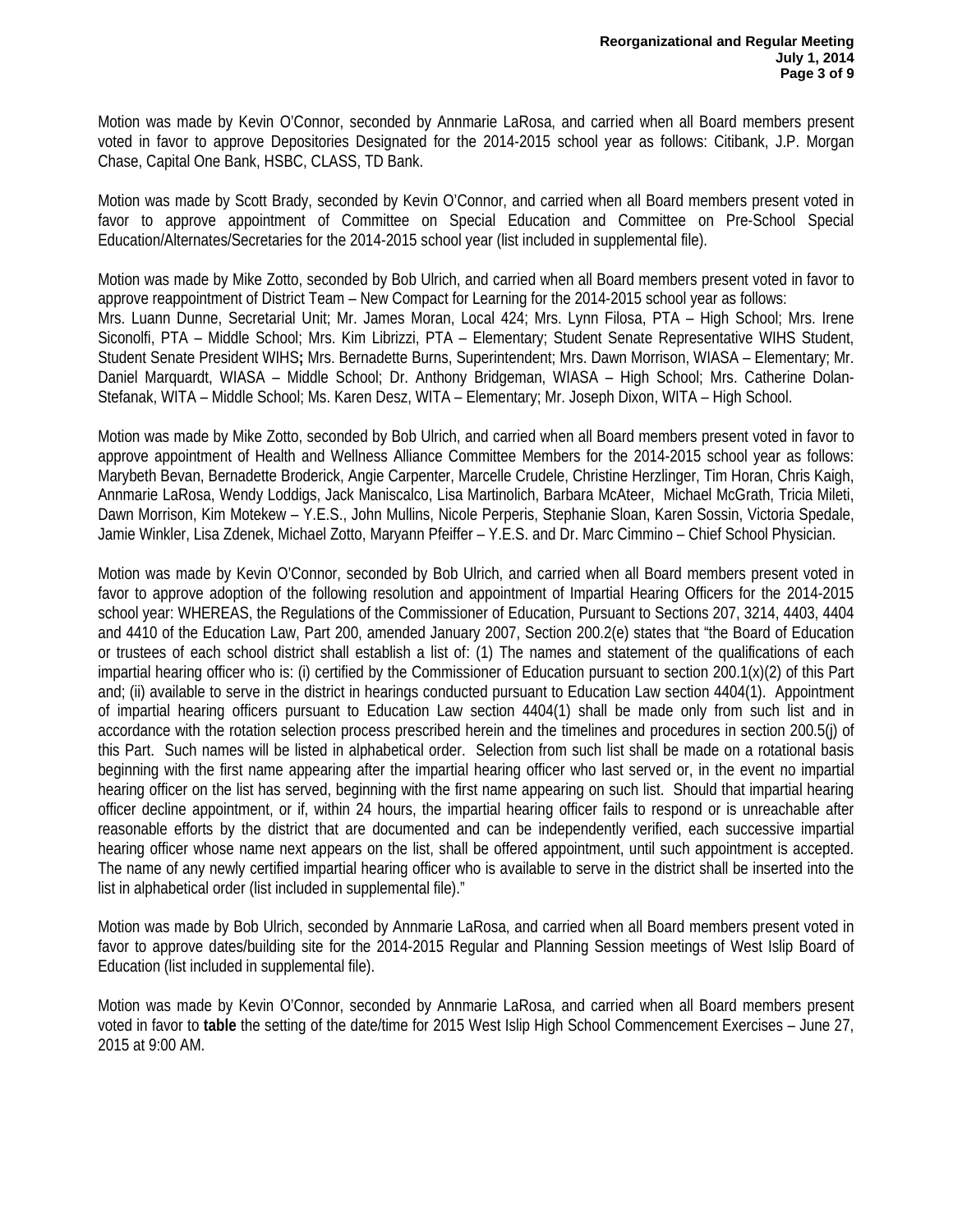Motion was made by Bob Ulrich, seconded by Mike Zotto, and carried when all Board members present voted in favor to approve adoption of the following resolution re: Federal Funded Programs: BE IT RESOLVED, that, the Board grants authority for the 2014-15 school year for the West Islip Union Free School District (West Islip Public Schools) to participate in an ECIA Title I Program developed to provide instructional activities and services for the educationally disadvantaged students who reside in said school district under available Federal funds; and BE IT FURTHER RESOLVED, that, the Assistant Superintendent for Curriculum and Instruction be designated as Coordinator of Federal Programs; or other designee determined by the Superintendent of Schools, and that the Superintendent of Schools be authorized to represent the Board of Education in making application for any and all federal funds and the supervision thereof.

Motion was made by Bob Ulrich, seconded by Mike Zotto, and carried when all Board members present voted in favor to approve adoption of the following resolution re: Residency Determination: Be it Resolved that the Board of Education of the West Islip UFSD designates the Superintendent of Schools to make determinations regarding whether a child is entitled to attend the schools of the District in accordance with Section 100.2(x)&(y) of the Regulations of the Commissioner for the 2014-2015 school year.

Motion was made by Kevin O'Connor, seconded by Ron Maginniss, and carried when all Board members present voted in favor to approve appointment of Assistant Superintendent for Curriculum and Instruction and Assistant Superintendent for Business as Title IX Compliance Officers for the 2014-2015 school year.

Motion was made by Scott Brady, seconded by Annmarie LaRosa, and carried when all Board members present voted in favor to approve appointment of Instructional Review Committee for the 2014-2015 school year as follows: Anne Rullan, Assistant Superintendent for Curriculum and Instruction; Andrew O'Farrell, Secondary Principal; Dawn Morrison, Elementary Principal; To be named as appropriate, Program Director; Anne Bean, Library-Media Specialist; Tina Schaefer, Secondary Teacher; Christina Kruer, Elementary Teacher; TBD, Community Member.

Motion was made by Mike Zotto, seconded by Kevin O'Connor, and carried when all Board members present voted in favor to approve appointment of Patricia Denninger and Mary Hock (alternate) as person authorized to accept service re: subpoenas, lawsuits, etc. for the 2014-2015 school year.

Motion was made by Kevin O'Connor, seconded by Ron Maginniss, and carried when all Board members present voted in favor to approve appointment of Board of Education as Audit Committee for the 2014-2015 school year.

Motion was made by Bob Ulrich, seconded by Annmarie LaRosa, and carried when all Board members present voted in favor to approve appointment of Cullen & Danowski LLP as Internal Auditor.

Motion was made by Kevin O'Connor, seconded by Ron Maginniss, and carried when all Board members present voted in favor to approve Cell Phone Usage as per Board Policy 5570 (list included in supplemental file).

Motion was made by Annmarie LaRosa, seconded by Ron Maginniss, and carried when all Board members present voted in favor to adjourn for a short break.

### **Regular Meeting of the Board of Education: All Board members present:**

Regular Meeting reconvened at 8:00 PM on motion by Annmarie LaRosa, seconded by Ron Maginniss, and carried when all Board members present voted in favor.

No one wished to speak during an "Invitation to the Public."

ANNOUNCEMENTS - None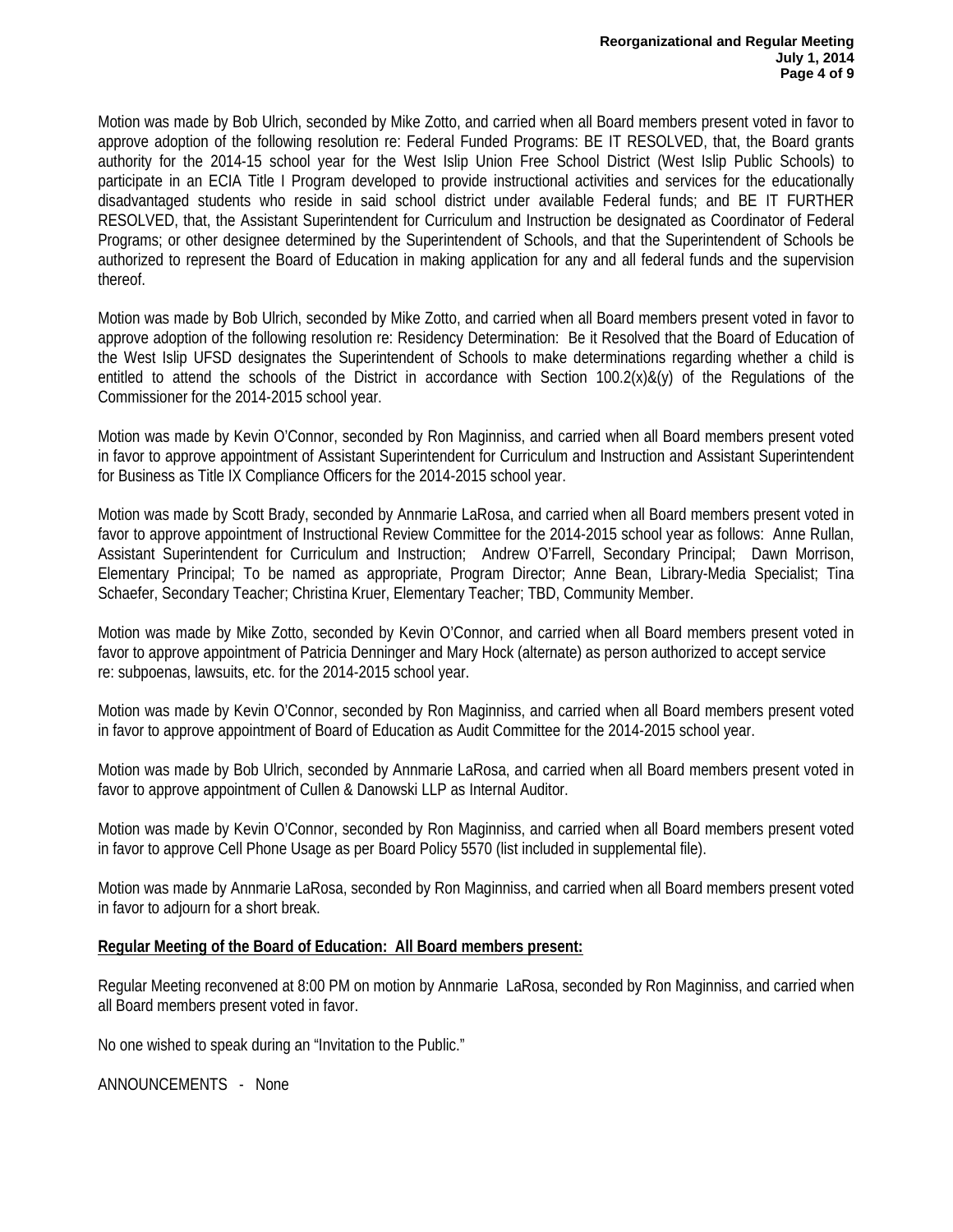Motion was made by Scott Brady, seconded by Kevin O'Connor, and carried when all Board members present voted in favor to approve the minutes of the June 24, 2014 Planning Session.

Motion was made by Annmarie LaRosa, seconded by Kevin O'Connor, and carried when all Board members present voted in favor to **table** ADMINISTRATIVE: PROBATIONARY APPOINTMENT: Lisa DiSibio, District Data Coordinator, effective August 18, 2014 – August 17, 2017 (\$80,000 annual salary; Districtwide).

Motion was made by Kevin O'Connor, seconded by Annmarie LaRosa, and carried when all Board members present voted in favor to approve TEACHING: RECALL OF EXCESSED TEACHER: Kristyna Acerno, Library Science, effective September 2, 2014 (Step 7<sup>7</sup>; new position).

Motion was made by Bob Ulrich, seconded by Annmarie LaRosa, and carried when all Board members present voted in favor to approve TEACHING: RECALL OF EXCESSED TEACHER: Shane O'Neill, Elementary, effective September 2, 2014 (Step 10<sup>5</sup>; replacing Kelly Farrell {retired}).

Motion was made by Bob Ulrich, seconded by Kevin O'Connor, and carried when all Board members present voted in favor to approve TEACHING: LEAVE OF ABSENCE (unpaid): (Pursuant to the Family Medical Leave Act of 1993- 12-week continuous medical coverage) Elena Iacobellis, World Language, effective September 2, 2014 through November 21, 2014 (High School/Udall).

Motion was made by Kevin O'Connor, seconded by Scott Brady, and carried when all Board members present voted in favor to approve TEACHING: EXCESSED TEACHER: Dennis Pope, Technology, effective June 27, 2014 (Change from August 31, 2014).

Motion was made by Kevin O'Connor, seconded by Ron Maginniss, and carried when all Board members present voted in favor to approve CLASSIFIED (CIVIL SERVICE): CHANGE IN STATUS: Maria Bacchi, Personnel Assistant, Confidential, effective July 1, 2014 (District Office; change from 10-month Personnel Assistant, Confidential to 12-Month Personnel Assistant, Confidential).

Motion was made by Mike Zotto, seconded by Scott Brady, and carried when all Board members present voted in favor to approve CLASSIFIED (CIVIL SERVICE): RESIGNATION: Teri Brett, Special Education Aide, effective June 27, 2014 (Bayview).

Motion was made by Kevin O'Connor, seconded by Annmarie LaRosa, and carried when all Board members present voted in favor to approve CLASSIFIED (CIVIL SERVICE): LEAVE OF ABSENCE (unpaid): (Pursuant to the Family Medical Leave Act of 1993-12-week continuous medical coverage) Maria Tinelli, Senior Clerk Typist, effective July 1, 2014 through September 19, 2014 (Manetuck).

Motion was made by Kevin O'Connor, seconded by Annmarie LaRosa, and carried when all Board members present voted in favor to approve CLASSIFIED (CIVIL SERVICE): SUBSTITUTE PARAPROFESSIONAL (\$9.75/hr.) Jeannine DiMaio, effective September 4, 2014.

Motion was made by Annmarie LaRosa, seconded by Kevin O'Connor, and carried when all Board members present voted in favor to **table** OTHER: ADULT EDUCATION COORDINATOR 2014-2015: Daniel Hunter, \$7,591.

Motion was made by Annmarie LaRosa, seconded by Kevin O'Connor, and carried when all Board members present voted in favor to approve OTHER: ENRICHMENT PROGRAM COORDINATOR 2014-2015: John Ruggiero, \$5,162.

Motion was made by Mike Zotto, seconded by Ron Maginniss, and carried when all Board members present voted in favor to approve OTHER: FALL HIGH SCHOOL COACHES 2014-2015: GIRLS SOCCER: Lindsay Morgan, J.V. Coach.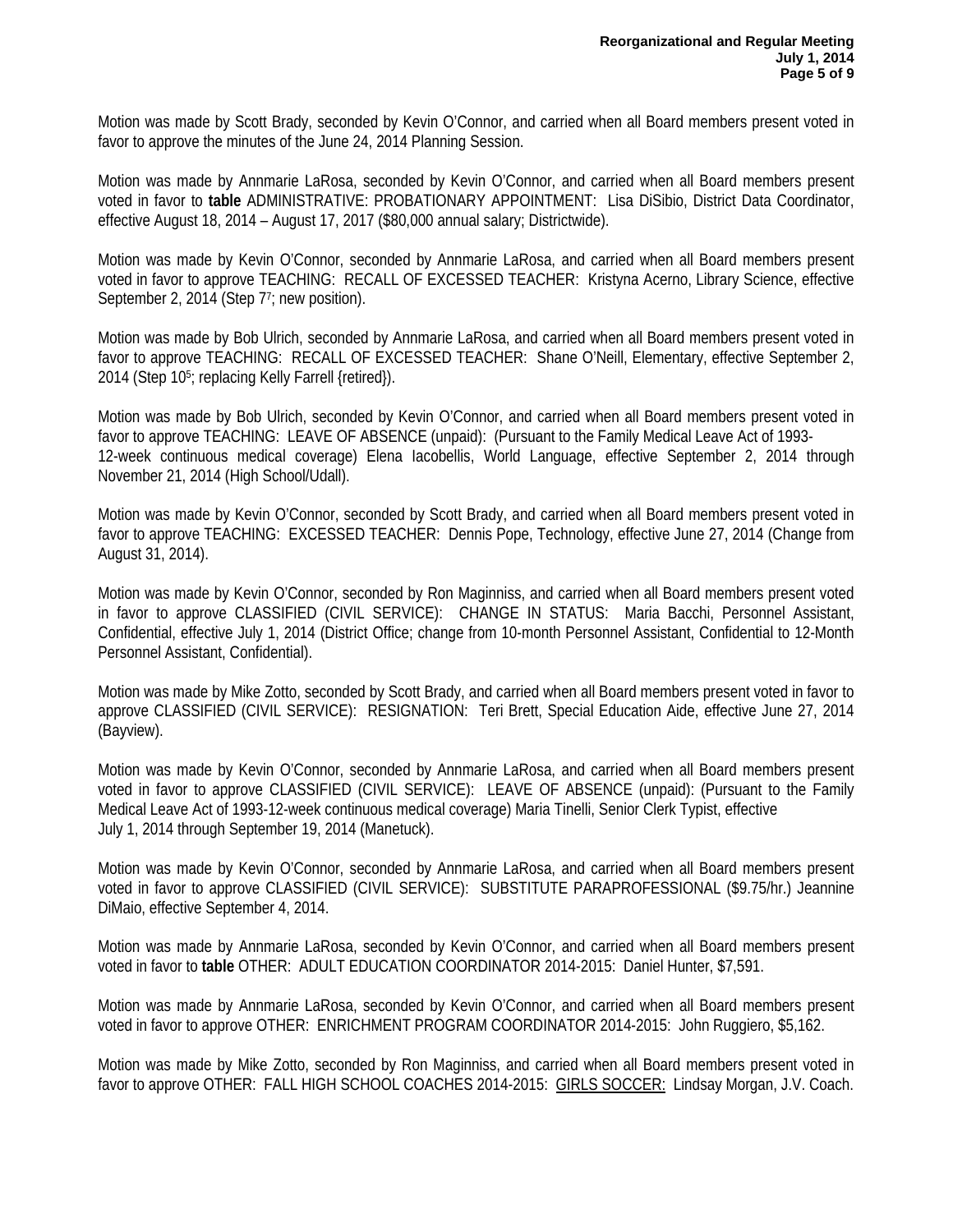Motion was made by Scott Brady, seconded by Ron Maginniss, and carried when all Board members present voted in favor to approve OTHER: SOFTBALL SUMMER CAMP 2014: Director: Colleen Reilly; Coaches: Beth Crimi, Frank Franzone, Michelle Jantzen, Shanan Mauro; College Coaches: Melanie Boccio, Sam Colletti, Shannon Cronin, Amanda Eremita, Kate Keenan, Megan Leun, Alyssa Monteverde, Rebecca Richmond, Haley Westerberg, Brianna Whitfield, Nikki Zuaro.

Motion was made by Kevin O'Connor, seconded by Bob Ulrich, and carried when all Board members present voted in favor to approve OTHER: SUMMER INVESTIGATIONS PROGRAM 2014: Summer Investigations Coordinator: Sheila Siragusa; Summer Investigations Teachers: Timothy Bauernfeind, Melissa Dolan, Catherine Georgio, Brenda Mayo, Lisa Murphy, Tonimarie Paladino, Bridget Reilly, Judith Schwartz, Alexandra Voorhees, Ashley Warren.

Motion was made by Scott Brady, seconded by Ron Maginniss, and carried when all Board members present voted in favor to approve OTHER: SUMMER RECREATION CAMP 2014 (\$10-\$15 per hour): Counselors: Cassie Campasano, Kiersten Lavery, Danny Lyons, Kendall Richter.

Motion was made by Bob Ulrich, seconded by Kevin O'Connor, and carried when all Board members present voted in favor to approve OTHER: SUBSTITUTE TEACHER (\$100 per diem): \*Nicole Craig, effective September 4, 2014, student teacher; \*Alexandrea DiVito, effective September 4, 2014, student teacher; \*Jacqueline Frazier, effective September 4, 2014, student teacher; \*Emmie Heslin, effective September 4, 2014, student teacher; \*Veronica Hopkins, effective September 4, 2014, student teacher; \*Nicole Mihalek, effective September 4, 2014, student teacher; \*Nicole Parisi, effective September 4, 2014, student teacher; \*John Samonte, effective September 4, 2014, student teacher; \*Livia Santos, effective September 4, 2014, student teacher; \*Amanda Scano, effective September 4, 2014, student teacher; \*John Wilkinson, effective September 4, 2014.

Motion was made by Bob Ulrich, seconded by Annmarie LaRosa, and carried when all Board members present voted in favor to approve OTHER: SUBSTITUTE TEACHING ASSISTANT (\$85 per diem): \*Nicole Craig, effective September 4, 2014; Michael DiStefano, effective September 4, 2014; \*Alexandrea DiVito, effective September 4, 2014; Dawn Ferrara, effective September 4, 2014; Nicholas Reyman, effective September 4, 2014; \*John Samonte, effective September 4, 2014; Livia Santos, September 4, 2014; Janet Wolfe, effective September 4, 2014.

# CURRICULUM UPDATE:

Dr. Rullan informed the audience that 62 students will be attending the 2014 Summer Investigations Program. Dr. Rullan also spoke about block scheduling at the elementary level having two academic intervention specialists to help support elementary math instruction. Dr. Rullan commented about the Bayview moving up ceremony and how students shared favorite moments, including the many new friendships at Bayview since the closing of Kirdahy.

# REPORT OF BOARD COMMITTEES: None

The Treasurer's Report for May was presented. Beginning balance as of April 30, 2014: \$36,859,812.70; ending balance as of May 31, 2014: \$36,508,275.52.

Motion was made by Bob Ulrich, seconded by Scott Brady, and carried when all Board members present voted in favor to approve 2014-2015 Special Education Contracts: Home Care Therapies, LLC/d/b/a Horizon Healthcare Staffing; Little Flower School District; Nassau-Suffolk Services for Autism-The Martin C. Barrell School; NYSARC, Inc. Suffolk Chapter.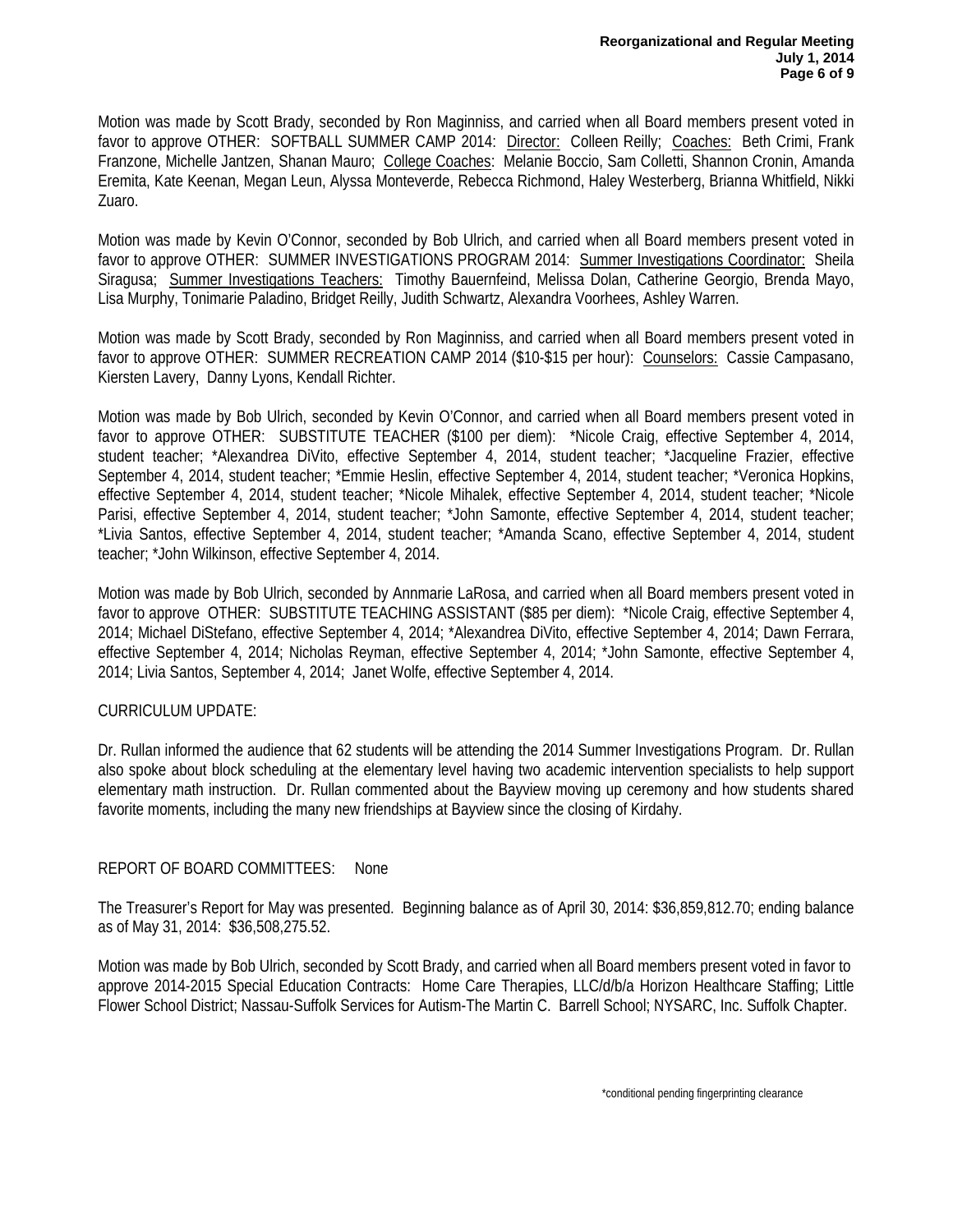Motion was made by Kevin O'Connor, seconded by Ron Maginniss, and carried when all Board members present voted in favor to approve the following donations: Suffolk Association of School Business Officials High School Scholarship donation - \$500.00; PAWS donation to West Islip Public Schools - \$33,174.33; Ahold Financial – Oquenock Elementary School - \$871.17.

Motion was made by Kevin O'Connor, seconded by Ron Maginniss, and carried when all Board members present voted in favor to approve declaration of surplus – 1998 Ford car #409, Vin #2FAFP71WOWX145458.

Motion was made by Bob Ulrich, seconded by Mike Zotto, and carried when all Board members present voted in favor to approve 2014-2015 Engagement Letter with Cullen and Danowski.

Motion was made by Ron Maginniss, seconded by Kevin O'Connor, and carried when all Board members present voted in favor to approve 2014-2015 bid with Long Island Geese Control, Inc.

Motion was made by Annmarie LaRosa, seconded by Scott Brady, and carried when all Board members present voted in favor to approve Service Agreement with The Omni Group for the 2014-2015 school year.

## PRESIDENT'S REPORT:

Motion was made by Kevin O'Connor, seconded by Bob Ulrich, and carried when all Board members present voted in favor to approve Resolution: Certification of Bernadette Burns and Anne Rullan as Lead Evaluators.

Motion was made by Kevin O'Connor, seconded by Mike Zotto, and carried when all Board members present voted in favor to approve Resolution: Certification of Administrators as Lead Evaluators.

Motion was made by Bob Ulrich, seconded by Mike Zotto, and carried when all Board members present voted in favor to approve Bridges Lease Amendment.

### SUPERINTENDENT'S REPORT:

Motion was made by Kevin O'Connor, seconded by Ron Maginniss, and carried when all Board members present voted in favor to approve Resolution Empowering Board President to Authorize Member Attendance at Conferences, Workshops Conventions, etc. (Policy 2320).

Motion was made by Kevin O'Connor, seconded by Bob Ulrich, and carried when all Board members present voted in favor to approve Standard Work Day and Reporting Resolution: BE IT RESOLVED, that the West Islip Board of Education hereby established the following as standard work days for elected and appointed officials and will report the following days worked to the New York State and Local Employees' Retirement System based on the record of activities maintained and submitted by these officials to the clerk of this body:

| Title                       | <b>District Clerk</b> |             | <b>District Treasurer Claims Auditor</b> |  |
|-----------------------------|-----------------------|-------------|------------------------------------------|--|
| Name                        | Mary Hock             | June Mellon | Patricia Plompen                         |  |
| Standard Work Day           |                       |             |                                          |  |
| Term Begins/Ends            | 7/1/14                | 7/1/14      | 7/1/14                                   |  |
| Participates in the         | v                     |             |                                          |  |
| <b>Employer's Time</b>      |                       |             |                                          |  |
| Keeping System (Y/N)        |                       |             |                                          |  |
| Days/Month Based on         | 20                    | 20          | 20                                       |  |
| <b>Record of Activities</b> |                       |             |                                          |  |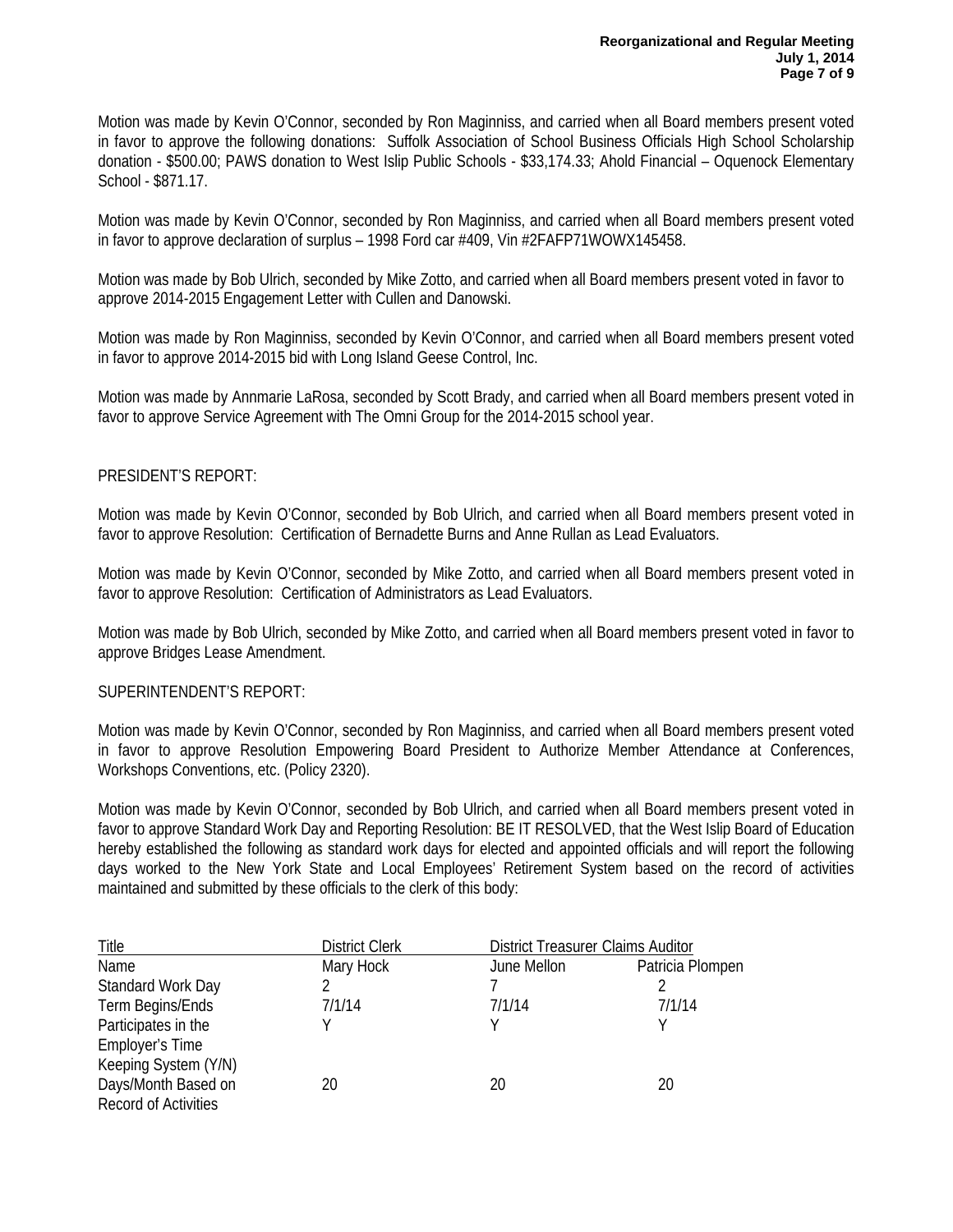Motion was made by Scott Brady, seconded by Kevin O'Connor, and carried when all Board members present voted in favor to approve building DASA Coordinators.

Motion was made by Kevin O'Connor, seconded by Annmarie LaRosa, and carried when all Board members present voted in favor to approve Code of Conduct.

Motion was made by Kevin O'Connor, seconded by Scott Brady, and carried when all Board members present voted in favor to approve Response to Intervention (RtI) Plan.

## NOTICES/REMINDERS:

Bob Ulrich thanked the district for their support of the Relay for Life event. This event raised \$68,000 for the American Cancer Society.

The following people spoke during an "Invitation to the Public":

Mrs. Catherine Adams, 132 Anchorage Avenue, West Islip – Mrs. Adams was concerned about reduced speech and language services at the high school and the impact of this on her daughter. Mrs. Adams also had concerns about Academic Intervention Services and the Achieve 3000 program. Dr. Rullan advised the public that the Achieve 3000 program is under review and she will follow up with Mrs. Adams to discuss the appropriate interventions for her daughter. Mrs. Adams had additional concerns regarding communication with her daughter's teachers.

Mr. Terrence A. Kaliner, 65 Gladstone Avenue, West Islip – Mr. Kaliner inquired about the New York State School Tax Exemption for veterans. Mr. Gellar explained that a public hearing must be conducted and will take place in September 2014. Mrs. Duffy will have more information available in September regarding this.

Mr. Anthony Iannone, 78 Paris Court, West Islip and Michael Corbett, 920 Ocean Avenue, West Islip – Both Mr. Iannone and Mr. Corbett are West Islip Swim Club representatives and were concerned about the fee the district has imposed on the Swim Club for the use of the pool. The board will review the financial statements of the swim club if provided and will follow up with the club representatives.

Motion was made by Bob Ulrich, seconded by Scott Brady, and carried when all Board members present voted in favor to adjourn to Executive Session at 8:50 PM for the purpose of discussing personnel, negotiations, and/or litigation.

Meeting reconvened at 9:45 PM on motion by Ron Maginniss, seconded by Scott Brady, and carried when all Board members present voted in favor.

Motion was made by Scott Brady, seconded by Ron Maginniss, and carried when all Board members present voted in favor to approve ADMINISTRATIVE: PROBATIONARY APPOINTMENT: Lisa DiSibio, District Data Coordinator, effective August 18, 2014 – August 17, 2017 (\$80,000 annual salary; Districtwide).

Motion was made by Scott Brady, seconded by Kevin O'Connor, and carried when all Board members present voted in favor to approveADULT EDUCATION COORDINATOR 2014-2015: Daniel Hunter, \$7,591.

Motion was made by Annmarie LaRosa, seconded by Ron Maginniss, and carried when all Board members present voted in favor to approve ALTERNATIVE HIGH SCHOOL CO-COORDINATOR, Dawn Morrison, \$22,316.